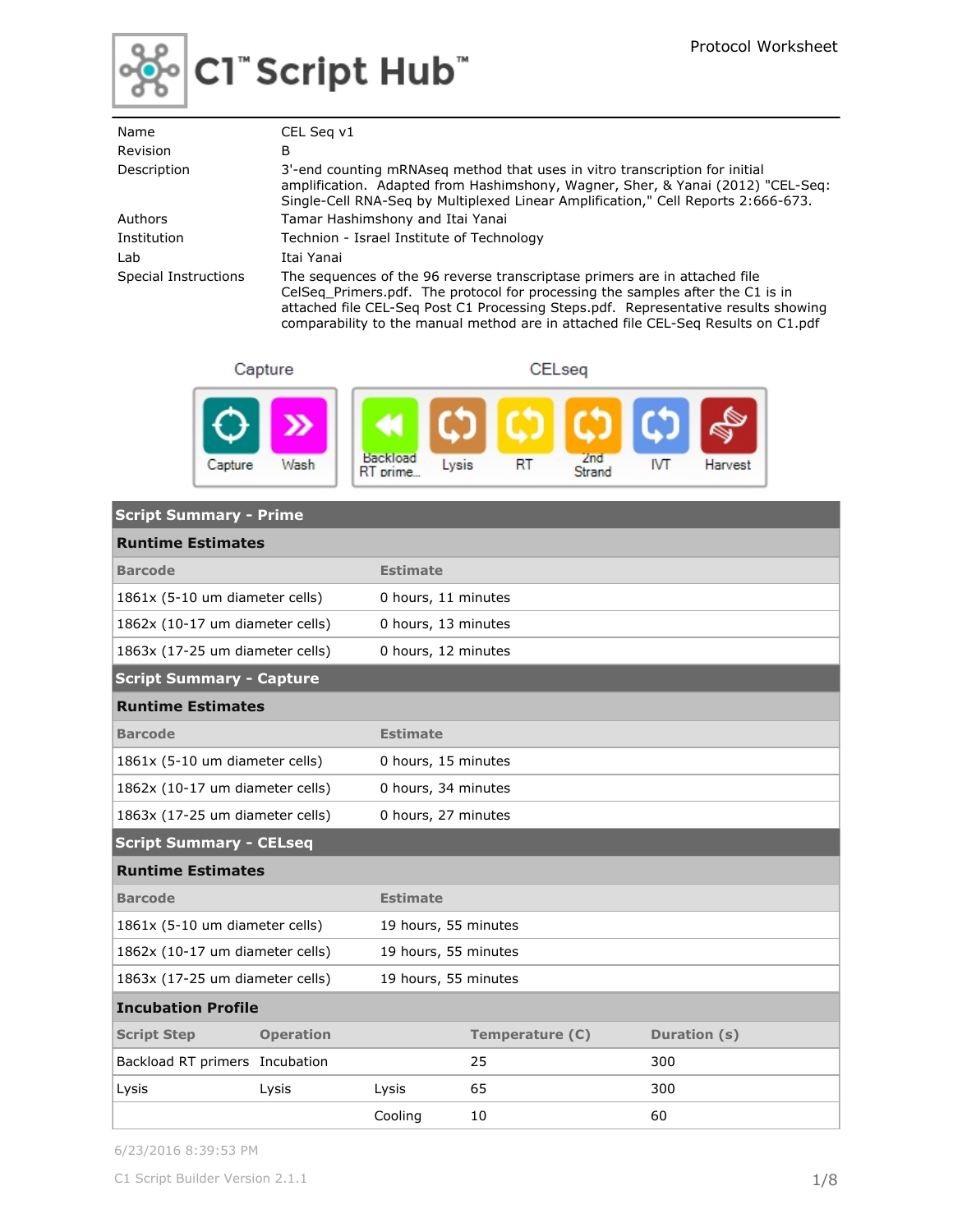

| <b>RT</b>  | Reverse<br>Transcriptase<br>Reaction | Incubation             | 42 | 7200 |
|------------|--------------------------------------|------------------------|----|------|
|            |                                      | Cooling                | 10 | 60   |
| 2nd Strand | 2nd Strand<br>Synthesis              | Incubation             | 16 | 7200 |
|            |                                      | Enzyme<br>Inactivation | 65 | 1200 |
|            |                                      | Cooling                | 10 | 60   |
| <b>IVT</b> | T7 Transcription<br>x12              | Incubation             | 37 | 3600 |
| <b>IVT</b> | Cooling                              | Cooling                | 10 | 60   |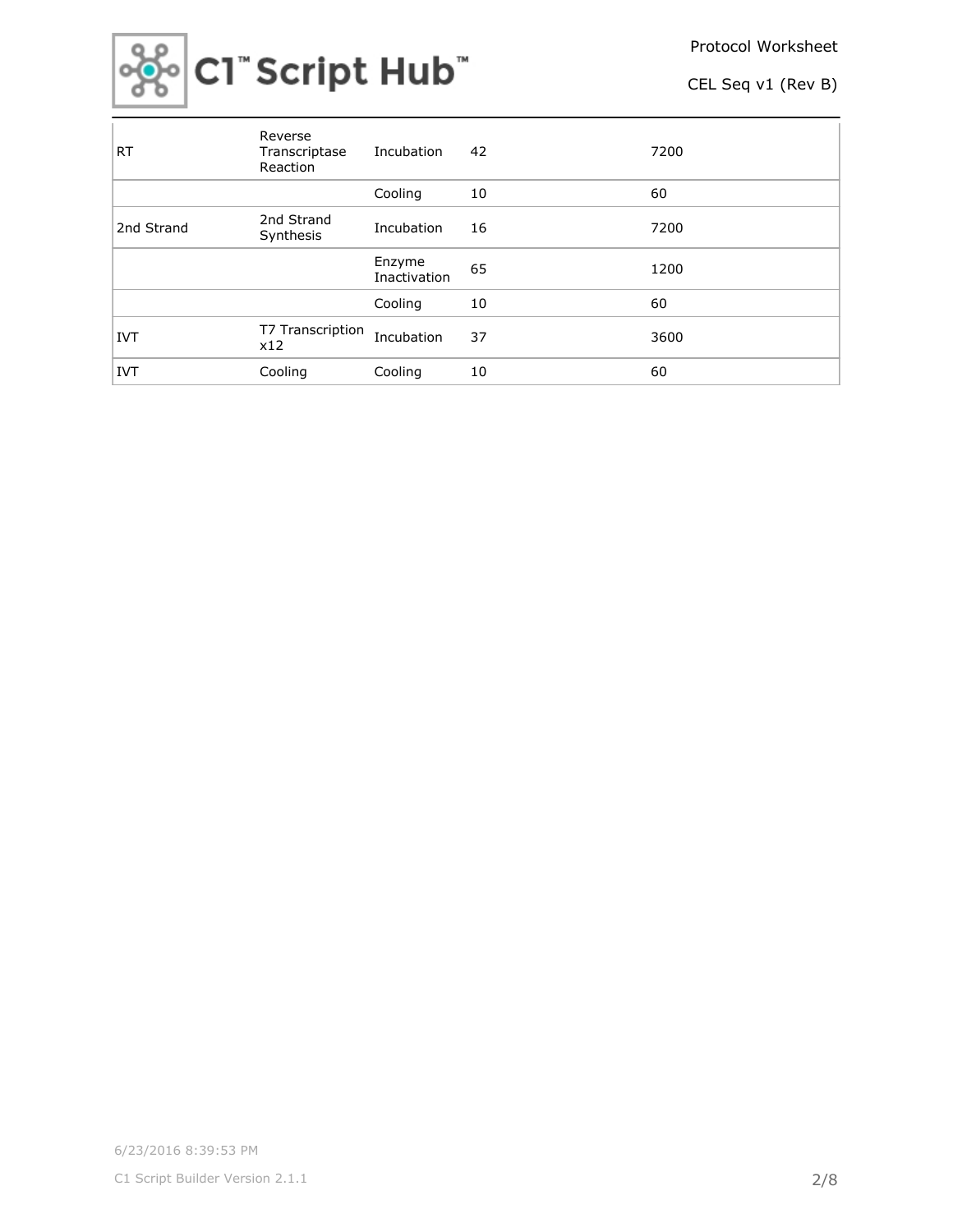

## **Script Reagent Details - Prime**



| <b>Reagent Loading</b>               |             |                    |                   |                      |
|--------------------------------------|-------------|--------------------|-------------------|----------------------|
| <b>Name</b>                          | Volume (µl) | <b>IFC Inlet</b>   | <b>Notes</b>      |                      |
| Harvest Reagent                      | $200$ µl    | A1                 |                   |                      |
| Harvest Reagent                      | $200$ µl    | A2                 |                   |                      |
| <b>Blocking Reagent</b>              | $2$ 15 µl   | C1                 |                   |                      |
| <b>Blocking Reagent</b>              | $15$ $\mu$  | C <sub>2</sub>     |                   |                      |
| Harvest Reagent                      | $20 \mu$    | <b>P1</b>          |                   |                      |
| Harvest Reagent                      | $20 \mu$    | P <sub>2</sub>     |                   |                      |
| <b>Reagent Mix Recipe - Prime</b>    |             |                    |                   |                      |
| <b>Blocking Reagent</b>              |             |                    |                   |                      |
| <b>Reagent (Stock Concentration)</b> |             | Mix Prep $(\mu I)$ | <b>Prep Conc.</b> | <b>Chamber Conc.</b> |
| C1 Blocking RGT (1X)                 |             |                    |                   |                      |
| <b>Harvest Reagent</b>               |             |                    |                   |                      |
| <b>Reagent (Stock Concentration)</b> |             | Mix Prep $(\mu I)$ | <b>Prep Conc.</b> | <b>Chamber Conc.</b> |
| C1 Harvest RGT (1X)                  |             |                    |                   |                      |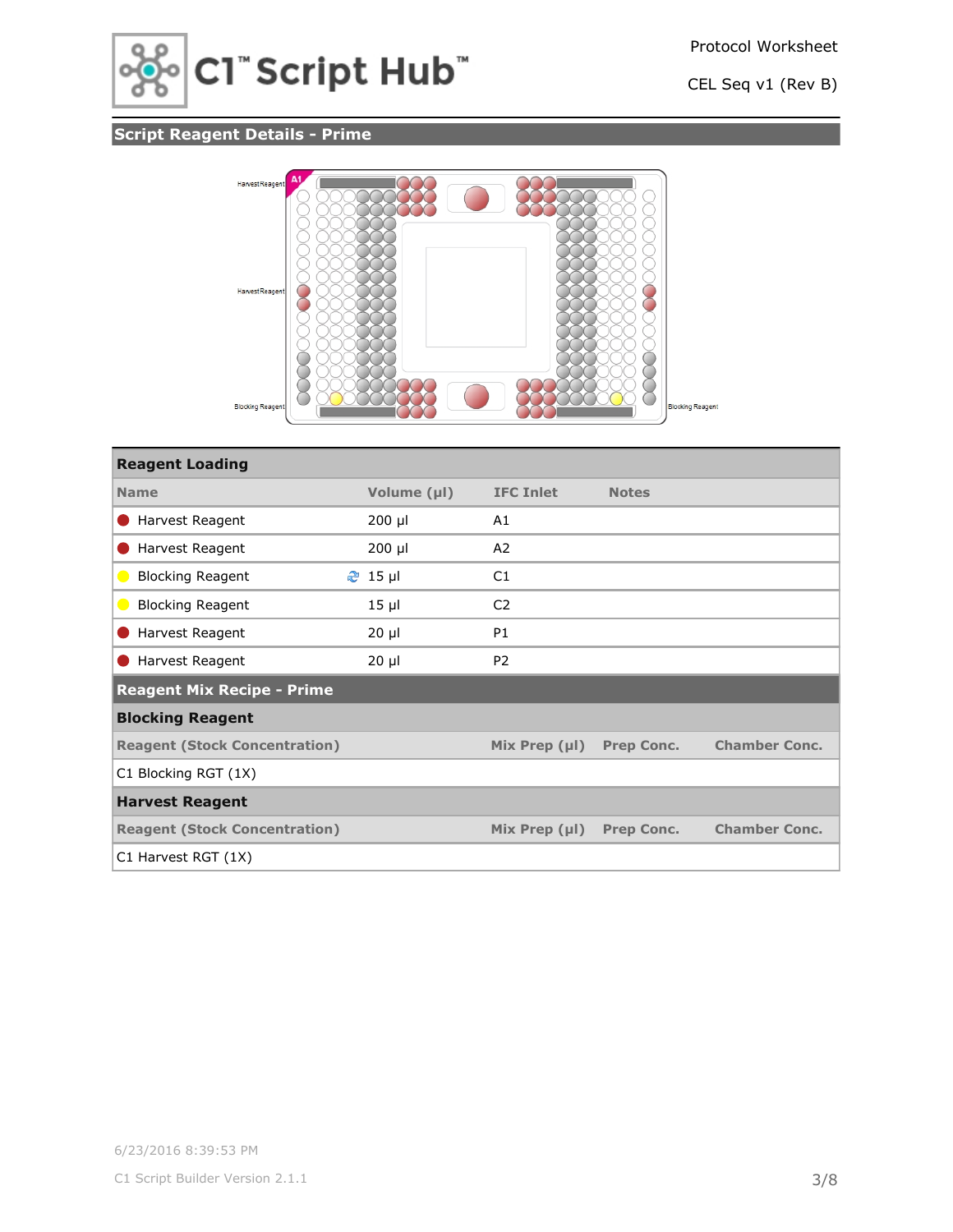

## **Script Reagent Details - Capture**



| <b>Inlet Reuse</b>                   |                  |             |                     |                                          |                   |                                                              |  |
|--------------------------------------|------------------|-------------|---------------------|------------------------------------------|-------------------|--------------------------------------------------------------|--|
| <b>Name</b>                          | <b>IFC Inlet</b> |             | <b>Instructions</b> |                                          |                   |                                                              |  |
| Cell Mix                             | C1               |             |                     | Aspirate inlet prior to loading reagents |                   |                                                              |  |
| Flowthrough Outlet                   | C <sub>2</sub>   |             |                     |                                          |                   | Aspirate inlet prior to loading reagents (1862x, 1863x only) |  |
| <b>Reagent Loading</b>               |                  |             |                     |                                          |                   |                                                              |  |
| <b>Name</b>                          |                  | Volume (µl) |                     | <b>IFC Inlet</b>                         | <b>Notes</b>      |                                                              |  |
| Preloading Reagent                   |                  | ₹ 20        |                     | 2                                        |                   |                                                              |  |
| Cell Wash Buffer                     |                  | 7           |                     | 5                                        |                   |                                                              |  |
| Cell Mix                             |                  | ළ 6         |                     | C1                                       |                   |                                                              |  |
| <b>Reagent Mix Recipe - Capture</b>  |                  |             |                     |                                          |                   |                                                              |  |
| <b>Preloading Reagent</b>            |                  |             |                     |                                          |                   |                                                              |  |
| <b>Reagent (Stock Concentration)</b> |                  |             |                     | Mix Prep $(\mu I)$                       | <b>Prep Conc.</b> | <b>Chamber Conc.</b>                                         |  |
| C1 Preloading RGT (1X)               |                  |             |                     |                                          |                   |                                                              |  |
| <b>Cell Mix</b>                      |                  |             |                     |                                          |                   |                                                              |  |
| <b>Reagent (Stock Concentration)</b> |                  |             |                     | Mix Prep $(\mu I)$                       | <b>Prep Conc.</b> | <b>Chamber Conc.</b>                                         |  |
| C1 Suspension RGT (2.5X)             |                  |             |                     | 40                                       | $\mathbf{1}$      | $\mathbf{1}$                                                 |  |
| Cells 66-330 / µL                    |                  |             |                     | 60                                       |                   |                                                              |  |
|                                      |                  |             |                     | 100 Total Prep Volume                    |                   |                                                              |  |
| <b>Cell Wash Buffer</b>              |                  |             |                     |                                          |                   |                                                              |  |
| <b>Reagent (Stock Concentration)</b> |                  |             |                     | Mix Prep $(\mu I)$                       | <b>Prep Conc.</b> | <b>Chamber Conc.</b>                                         |  |
| C1 Cell Wash BUF (1X)                |                  |             |                     |                                          |                   |                                                              |  |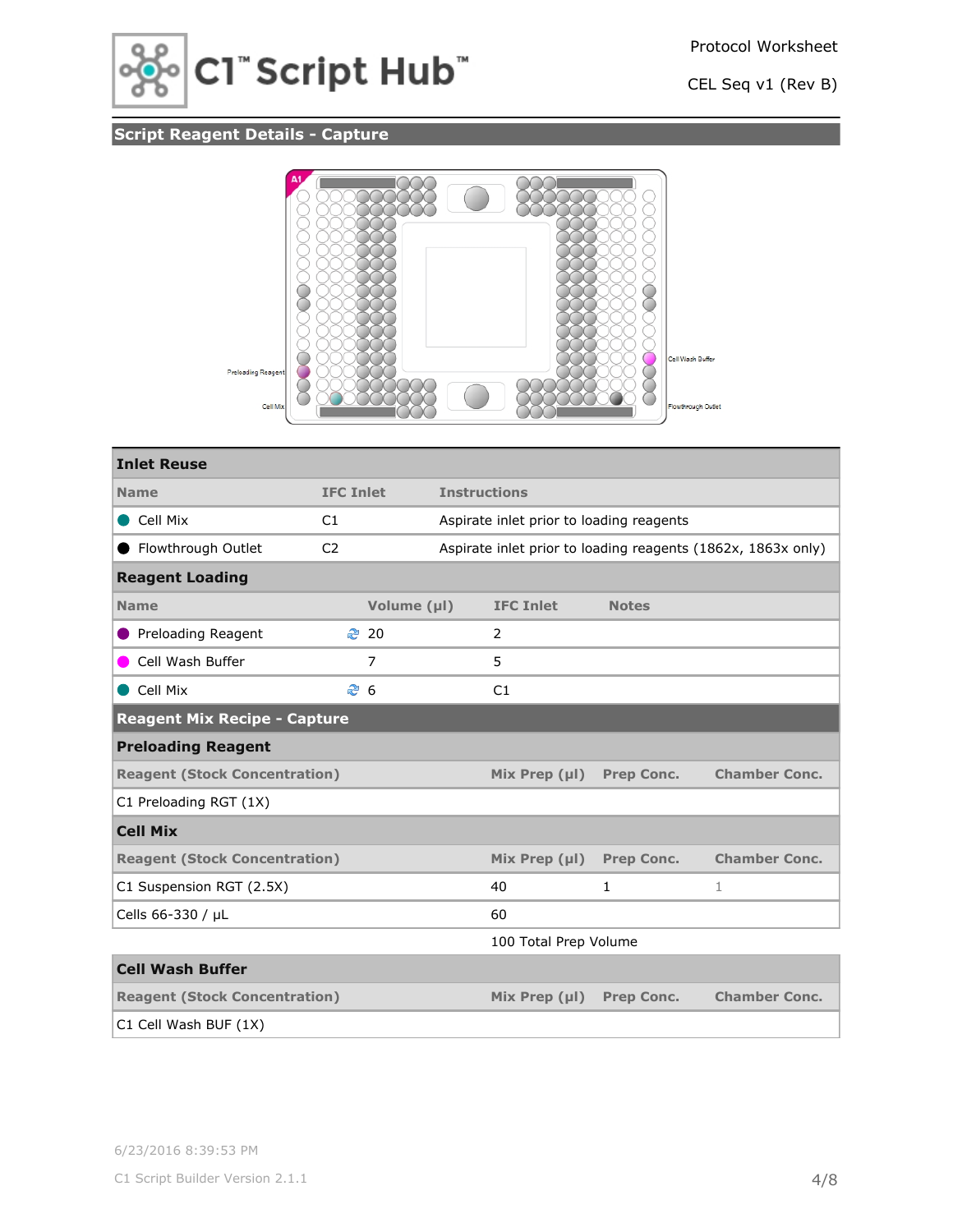

## **Script Reagent Details - CELseq**

## Sample Prep Description



| <b>Inlet Reuse</b>                                                                                    |                  |             |                     |                                          |                   |                                                              |
|-------------------------------------------------------------------------------------------------------|------------------|-------------|---------------------|------------------------------------------|-------------------|--------------------------------------------------------------|
| <b>Name</b>                                                                                           | <b>IFC Inlet</b> |             | <b>Instructions</b> |                                          |                   |                                                              |
| Bus Wash                                                                                              | 2                |             |                     | Aspirate inlet prior to loading reagents |                   |                                                              |
| Flowthrough Outlet                                                                                    | C <sub>2</sub>   |             |                     |                                          |                   | Aspirate inlet prior to loading reagents (1862x, 1863x only) |
| <b>Reagent Loading</b>                                                                                |                  |             |                     |                                          |                   |                                                              |
| <b>Name</b>                                                                                           |                  | Volume (µl) |                     | <b>IFC Inlet</b>                         | <b>Notes</b>      |                                                              |
| Bus Wash                                                                                              |                  | ₹ 20        |                     | 2                                        |                   |                                                              |
| Lysis mix                                                                                             |                  | 7           |                     | 3                                        |                   |                                                              |
| $\bullet$ RT mix                                                                                      |                  | 7           |                     | 4                                        |                   |                                                              |
| 2nd Strand mix                                                                                        |                  | 24          |                     | 7                                        |                   |                                                              |
| IVT mix                                                                                               |                  | 24          |                     | 8                                        |                   |                                                              |
| Harvest Reagent                                                                                       |                  | 180 µl each |                     | Harvest Inlets                           |                   |                                                              |
| CEL-Seq primers                                                                                       |                  | 5 each      |                     | <b>Harvest Outlets</b>                   |                   |                                                              |
| <b>Reagent Mix Recipe - CELseq</b>                                                                    |                  |             |                     |                                          |                   |                                                              |
| <b>Bus Wash</b>                                                                                       |                  |             |                     |                                          |                   |                                                              |
| <b>Reagent (Stock Concentration)</b>                                                                  |                  |             |                     | Mix Prep $(\mu I)$                       | <b>Prep Conc.</b> | <b>Chamber Conc.</b>                                         |
| Not Defined                                                                                           |                  |             |                     |                                          |                   |                                                              |
| <b>5X Lysis Buffer (Secondary: 5X)</b>                                                                |                  |             |                     |                                          |                   |                                                              |
| Special Instructions:                                                                                 |                  |             |                     |                                          |                   |                                                              |
| Can be made up as a 100 ml stock by using ml in the recipe rather than µl. Store at room temperature. |                  |             |                     |                                          |                   |                                                              |
| <b>Reagent (Stock Concentration)</b>                                                                  |                  |             |                     | Mix Prep $(\mu I)$                       | <b>Prep Conc.</b> | <b>Chamber Conc.</b>                                         |
| NP-40 (10%)                                                                                           |                  |             |                     | 25                                       | 2.5               |                                                              |
| Tris-HCl, pH 8.4 (1000 mM)                                                                            |                  |             |                     | 25                                       | 250               |                                                              |

6/23/2016 8:39:53 PM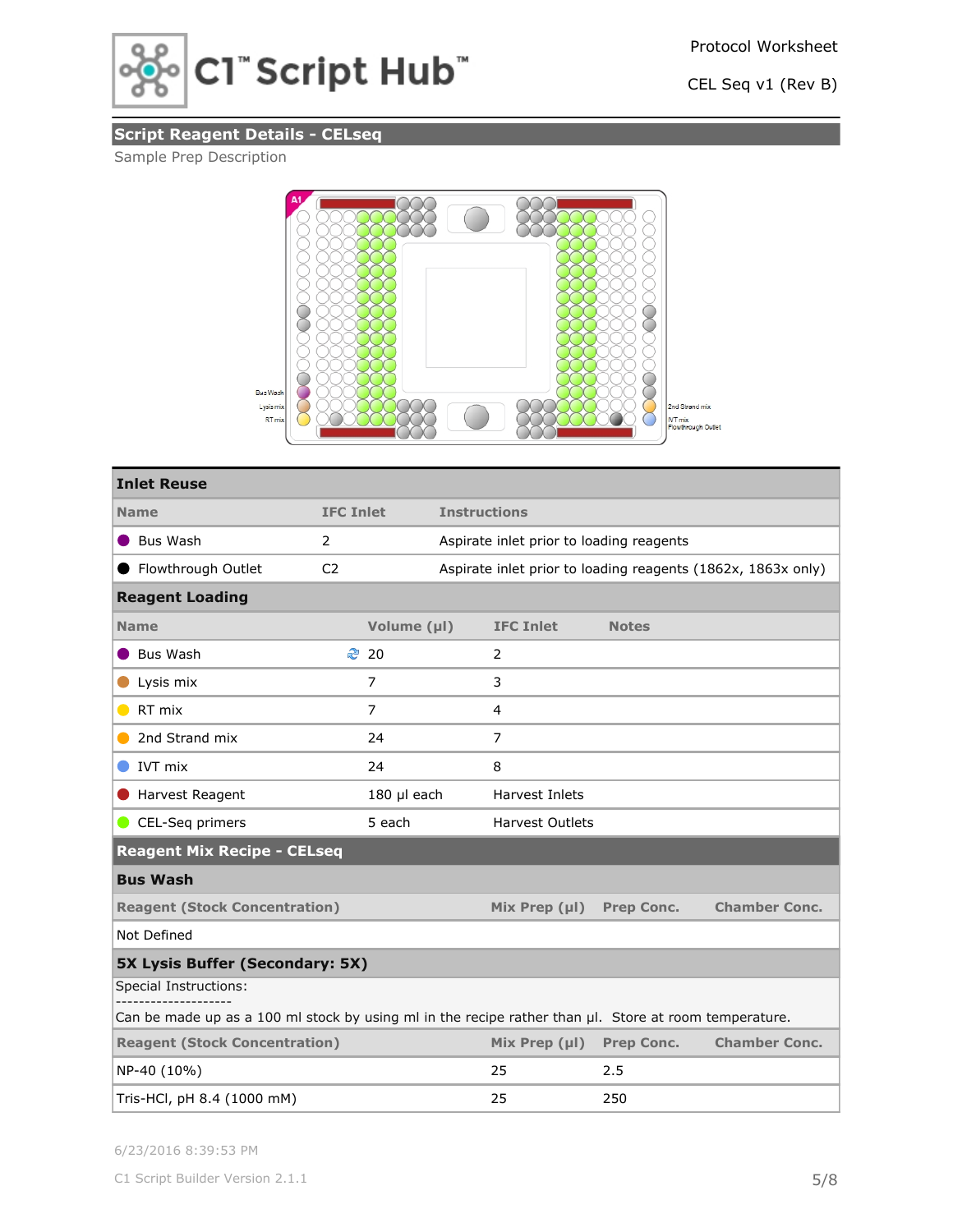

| EDTA (500 mM)                                                                                | $\mathbf{1}$             | 5                 |                      |  |  |
|----------------------------------------------------------------------------------------------|--------------------------|-------------------|----------------------|--|--|
| Water                                                                                        | 49                       |                   |                      |  |  |
|                                                                                              | 100 Total Prep Volume    |                   |                      |  |  |
| <b>Lysis mix</b>                                                                             |                          |                   |                      |  |  |
| <b>Special Instructions:</b>                                                                 |                          |                   |                      |  |  |
| 1 ml is made so there is enough Lysis Mix to dilute the CEL-Seq primers (see previous step). |                          |                   |                      |  |  |
| <b>Reagent (Stock Concentration)</b>                                                         | Mix Prep $(\mu I)$       | <b>Prep Conc.</b> | <b>Chamber Conc.</b> |  |  |
| SUPERase In (20 U/µl)                                                                        | 7                        | 0.14              | 0.056                |  |  |
| C1 Loading Reagent (20X)                                                                     | 70                       | 1.4               | 0.56                 |  |  |
| Water                                                                                        | 637.5                    |                   |                      |  |  |
| 1:100 dilution of ERCC RNA Spike-In Mix (1%)                                                 | 5.5                      | 0.0055            | 0.0022               |  |  |
| 5X Lysis Buffer (5X)                                                                         | 280                      | 1.4               | 0.56                 |  |  |
|                                                                                              | 1000 Total Prep Volume   |                   |                      |  |  |
| <b>RT mix</b>                                                                                |                          |                   |                      |  |  |
| <b>Reagent (Stock Concentration)</b>                                                         | Mix Prep $(\mu I)$       | Prep Conc.        | <b>Chamber Conc.</b> |  |  |
| First Strand Buffer (10X)                                                                    | 7                        | 3.5               | 1.001                |  |  |
| dNTP (each) (25 mM)                                                                          | 1.4                      | 1.75              | 0.5005               |  |  |
| RNase Inhibitor (20X)                                                                        | 3.5                      | 3.5               | 1.001                |  |  |
| Array Script Reverse Transcriptase (20X)                                                     | 3.5                      | 3.5               | 1.001                |  |  |
| C1 Loading Reagent (20X)                                                                     | $\mathbf{1}$             | 1                 | 0.286                |  |  |
| Water                                                                                        | 3.6                      |                   |                      |  |  |
|                                                                                              | 20 Total Prep Volume     |                   |                      |  |  |
| 25 mM each rNTP (Secondary: 25 mM)                                                           |                          |                   |                      |  |  |
| Special Instructions:                                                                        |                          |                   |                      |  |  |
| Store at -20 degrees                                                                         |                          |                   |                      |  |  |
| <b>Reagent (Stock Concentration)</b>                                                         | Mix Prep (µl) Prep Conc. |                   | <b>Chamber Conc.</b> |  |  |
| rATP (100 mM)                                                                                | 100                      | 25                |                      |  |  |
| rCTP (100 mM)                                                                                | 100                      | 25                |                      |  |  |
| rGTP (100 mM)                                                                                | 100                      | 25                |                      |  |  |
| rUTP (100 mM)                                                                                | 100                      | 25                |                      |  |  |
|                                                                                              | 400 Total Prep Volume    |                   |                      |  |  |
| <b>IVT mix</b>                                                                               |                          |                   |                      |  |  |
| <b>Reagent (Stock Concentration)</b>                                                         | Mix Prep (µl)            | Prep Conc.        | <b>Chamber Conc.</b> |  |  |
| T7 Reaction Buffer (10X)                                                                     | 7.5                      | 2.2321            | $\mathbf{1}$         |  |  |
| T7 Enzyme Mix (10X)                                                                          | 7.5                      | 2.2321            | $\mathbf{1}$         |  |  |
| C1 Loading Reagent (20X)                                                                     | 1.7                      | 1.0119            | 0.4533               |  |  |

6/23/2016 8:39:53 PM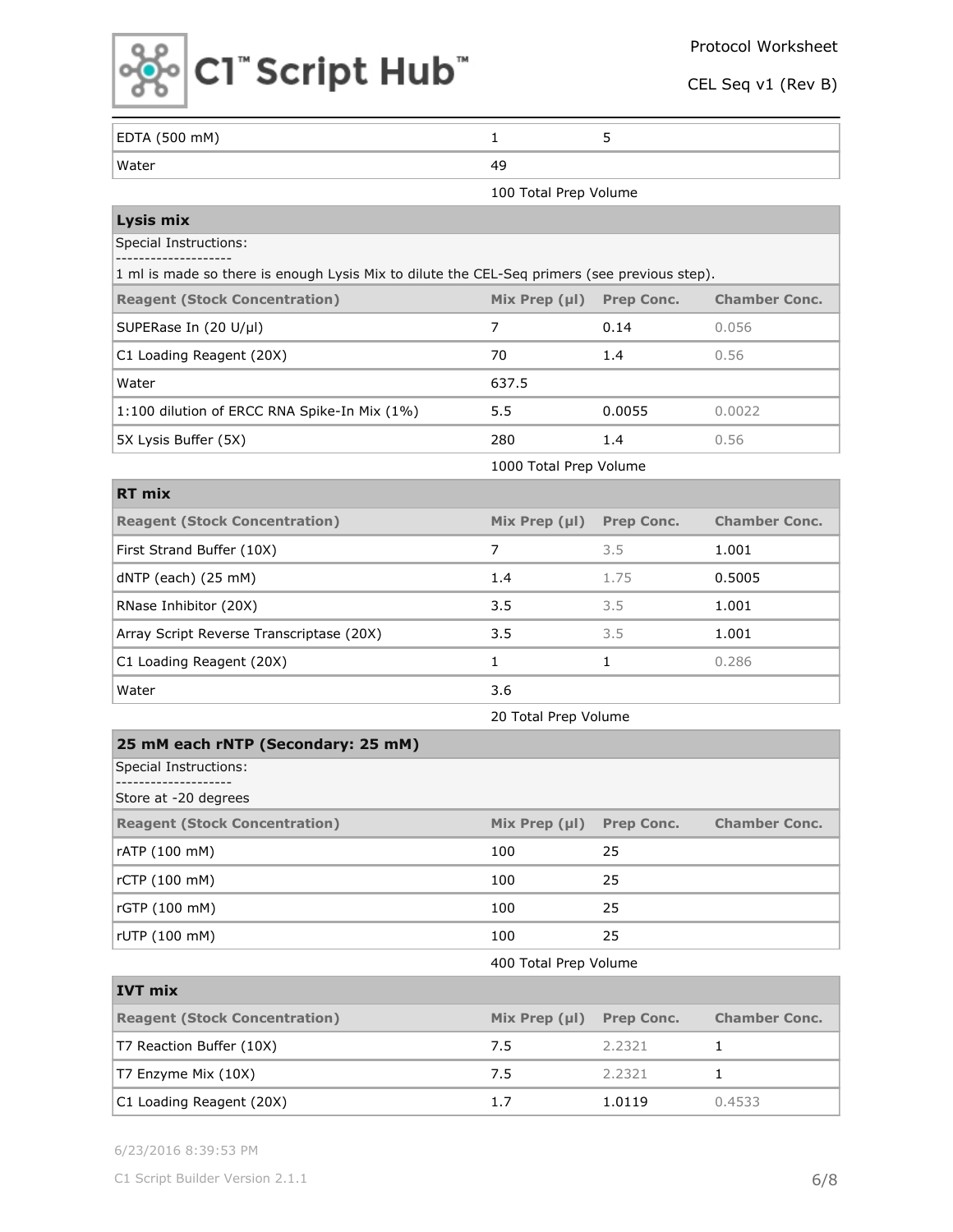

| Water                                | 13.9                   |                   |                      |
|--------------------------------------|------------------------|-------------------|----------------------|
| 25 mM each rNTP (25 mM)              | 3                      | 2.2321            |                      |
|                                      | 33.6 Total Prep Volume |                   |                      |
| <b>Harvest Reagent</b>               |                        |                   |                      |
| <b>Reagent (Stock Concentration)</b> | Mix Prep $(\mu I)$     | <b>Prep Conc.</b> | <b>Chamber Conc.</b> |
| C1 Harvest Reagent (1X)              | 180                    |                   |                      |
|                                      | 180 Total Prep Volume  |                   |                      |

### **CEL-Seq primers**

Special Instructions:

--------------------

Each CEL-Seq primer is one of 96, each with its own sample barcode. Sequences are in attached file CelSeq\_Primers.pdf. These primer stocks should be stored in a 96-well plate at -20 degrees. The sequences of the primers are in the file CelSeq\_Primers.pdf attached as part of the Script Hub submission. The process is to dispense 8 µl Lysis Mix (see Step: Lysis) to each well of a 96 -wll plate. Then 2 µl primer is added to each well from the primer stock plate using an 8-channel pipettor. The 96-well plate with Lysis Mix plus primers is then gently vortexed and briefly centrifuged.

| <b>Reagent (Stock Concentration)</b> | $Mix$ Prep $(µI)$ Prep Conc. |     | <b>Chamber Conc.</b> |
|--------------------------------------|------------------------------|-----|----------------------|
| Lysis Mix (1X)                       |                              | 0.8 | 0.5336               |
| CEL-Seg Primer (25 µg/ml)            |                              |     | 3.335                |

| 2nd Strand mix                       |                    |                   |                      |
|--------------------------------------|--------------------|-------------------|----------------------|
| <b>Reagent (Stock Concentration)</b> | Mix Prep $(\mu I)$ | <b>Prep Conc.</b> | <b>Chamber Conc.</b> |
| Second Strand Buffer (10X)           | 5                  | 1.2346            | 1.0012               |
| $d$ NTP Mix $(25X)$                  | 2                  | 1.2346            | 1.0012               |
| DNA Polymerase (50X)                 |                    | 1.2346            | 1.0012               |
| RNase H (100X)                       | 0.5                | 1.2346            | 1.0012               |
| C1 Loading Reagent (20X)             | $\mathcal{P}$      | 0.9877            | 0.801                |
| Water                                | 30                 |                   |                      |

40.5 Total Prep Volume

10 Total Prep Volume